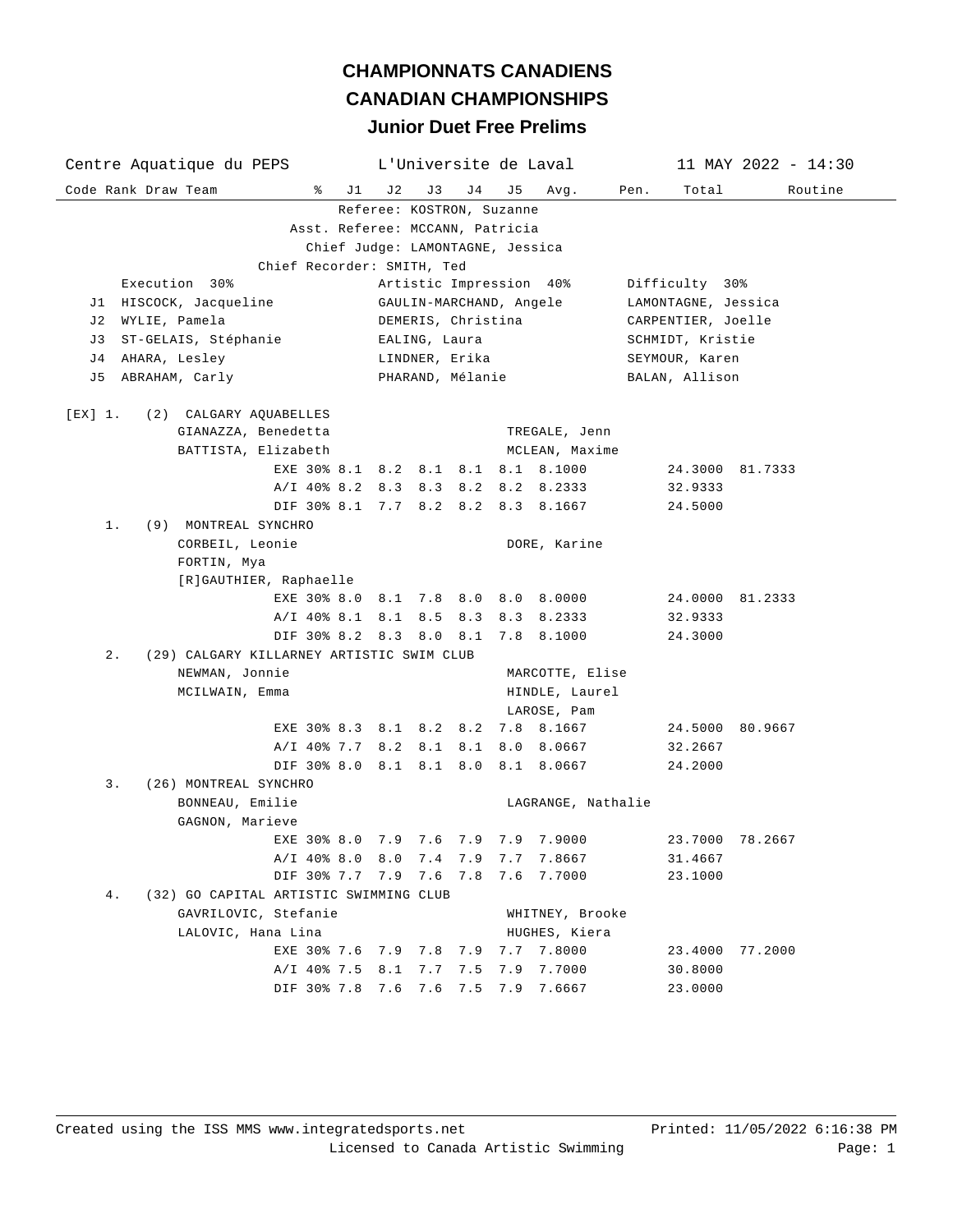| Centre Aquatique du PEPS                     | L'Universite de Laval |     |     |             | $11$ MAY 2022 - 14:30      |      |                 |                 |
|----------------------------------------------|-----------------------|-----|-----|-------------|----------------------------|------|-----------------|-----------------|
| Code Rank Draw Team<br>ိ                     | $J1$ $J2$             | J 3 | J 4 | J 5         | Avg.                       | Pen. | Total           | Routine         |
| 5.<br>(22) QUEBEC EXCELLENCE SYNCHRO         |                       |     |     |             |                            |      |                 |                 |
| BOILARD, Jeanne                              |                       |     |     |             | BLANCHET, Marie-Renee      |      |                 |                 |
| JEAN, Rosalie                                |                       |     |     |             | LABELLE, Katia             |      |                 |                 |
| EXE 30% 7.9 7.8 8.0 7.5 7.7 7.8000           |                       |     |     |             |                            |      | 23.4000 76.9333 |                 |
| A/I 40% 7.7 7.8 7.6 7.4 7.6 7.6333           |                       |     |     |             |                            |      | 30.5333         |                 |
| DIF 30% 7.9 7.5 7.5 7.6 8.0 7.6667           |                       |     |     |             |                            |      | 23.0000         |                 |
| б.<br>(5) CALGARY AQUABELLES                 |                       |     |     |             |                            |      |                 |                 |
| SPENCER, Aniliese                            |                       |     |     |             | TREGALE, Jenn              |      |                 |                 |
| PERRAS, Aliya                                |                       |     |     |             | MCLEAN, Maxime             |      |                 |                 |
| EXE 30% 7.2 7.6 7.4 7.7 7.7 7.5667           |                       |     |     |             |                            |      |                 | 22.7000 76.2333 |
| A/I 40% 7.6 7.7 7.5 7.6                      |                       |     |     |             | 7.8 7.6333                 |      | 30.5333         |                 |
| DIF 30% 7.8 7.4 7.5 7.7                      |                       |     |     |             | 7.9 7.6667                 |      | 23.0000         |                 |
| 7.<br>(11) GO CAPITAL ARTISTIC SWIMMING CLUB |                       |     |     |             |                            |      |                 |                 |
| THOMAS, Clara                                |                       |     |     |             | WHITNEY, Brooke            |      |                 |                 |
| DUNN, Sonia                                  |                       |     |     |             | BEAUREGARD-ROSS, Genevieve |      |                 |                 |
| EXE 30% 7.8 7.7 7.7 7.6 7.6 7.6667           |                       |     |     |             |                            |      | 23.0000 76.1000 |                 |
| A/I 40% 7.5 7.6 7.4 7.4 7.6 7.5000           |                       |     |     |             |                            |      | 30.0000         |                 |
| DIF 30% 7.9 7.5 7.8 7.6 7.7 7.7000           |                       |     |     |             |                            |      | 23.1000         |                 |
| 8.<br>(23) CALGARY AQUABELLES                |                       |     |     |             |                            |      |                 |                 |
| POITRAS, Kimberly                            |                       |     |     |             | TREGALE, Jenn              |      |                 |                 |
| BRETT, Claire                                |                       |     |     |             | MCLEAN, Maxime             |      |                 |                 |
|                                              |                       |     |     |             | LAW, Breanne               |      |                 |                 |
| EXE 30% 7.7 7.7 7.9 7.3 7.6 7.6667           |                       |     |     |             |                            |      | 23.0000 75.8333 |                 |
| A/I 40% 7.8 7.6 7.5 7.2 7.5 7.5333           |                       |     |     |             |                            |      | 30.1333         |                 |
| DIF 30% 7.4 7.8 7.6 7.4 7.7 7.5667           |                       |     |     |             |                            |      | 22.7000         |                 |
| 9.<br>(20) OLYMPIUM ARTISTIC SWIMMING CLUB   |                       |     |     |             |                            |      |                 |                 |
| SEED, Francesca                              |                       |     |     |             | BREITIGAM, Stephanie       |      |                 |                 |
| SIMPSON, Reese                               |                       |     |     |             |                            |      |                 |                 |
| EXE 30% 7.5 7.5 7.7 7.8 7.5 7.5667           |                       |     |     |             |                            |      | 22.7000 75.6667 |                 |
| A/I 40% 7.4 7.9                              |                       |     |     |             | 7.1 7.6 7.7 7.5667         |      | 30.2667         |                 |
| DIF 30% 7.6 7.4 7.7 7.5 7.6 7.5667           |                       |     |     |             |                            |      | 22.7000         |                 |
| 10. (14) DOLLARD ARTISTIC SWIMMING           |                       |     |     |             |                            |      |                 |                 |
| LEFEBVRE, Genevieve                          |                       |     |     |             | CORMIER, Andreanne         |      |                 |                 |
| BERTHIAUME, Eve                              |                       |     |     |             |                            |      |                 |                 |
| EXE 30% 7.3 7.4 7.6 7.4 7.8 7.4667           |                       |     |     |             |                            |      | 22.4000 74.5333 |                 |
| A/I 40% 7.6 7.4 7.6 7.5                      |                       |     |     |             | 7.5 7.5333                 |      | 30.1333         |                 |
| DIF 30% 7.3 7.2 7.2 7.5                      |                       |     |     |             | 7.5 7.3333                 |      | 22.0000         |                 |
| (15) GRANITE ARTISTIC SWIMMING<br>11.        |                       |     |     |             |                            |      |                 |                 |
| BLAINEY, Rachel                              |                       |     |     |             | DURAND, Courtney           |      |                 |                 |
| SWALES, Alexa                                |                       |     |     |             |                            |      |                 |                 |
| EXE 30% 7.4 7.5 7.2 7.2 7.4 7.3333           |                       |     |     |             |                            |      |                 | 22.0000 73.3333 |
| A/I 40% 7.5 7.3                              |                       |     |     | 7.3 7.3 7.4 | 7.3333                     |      | 29.3333         |                 |
| DIF 30% 7.3 7.5 7.3 7.3 7.4 7.3333           |                       |     |     |             |                            |      | 22.0000         |                 |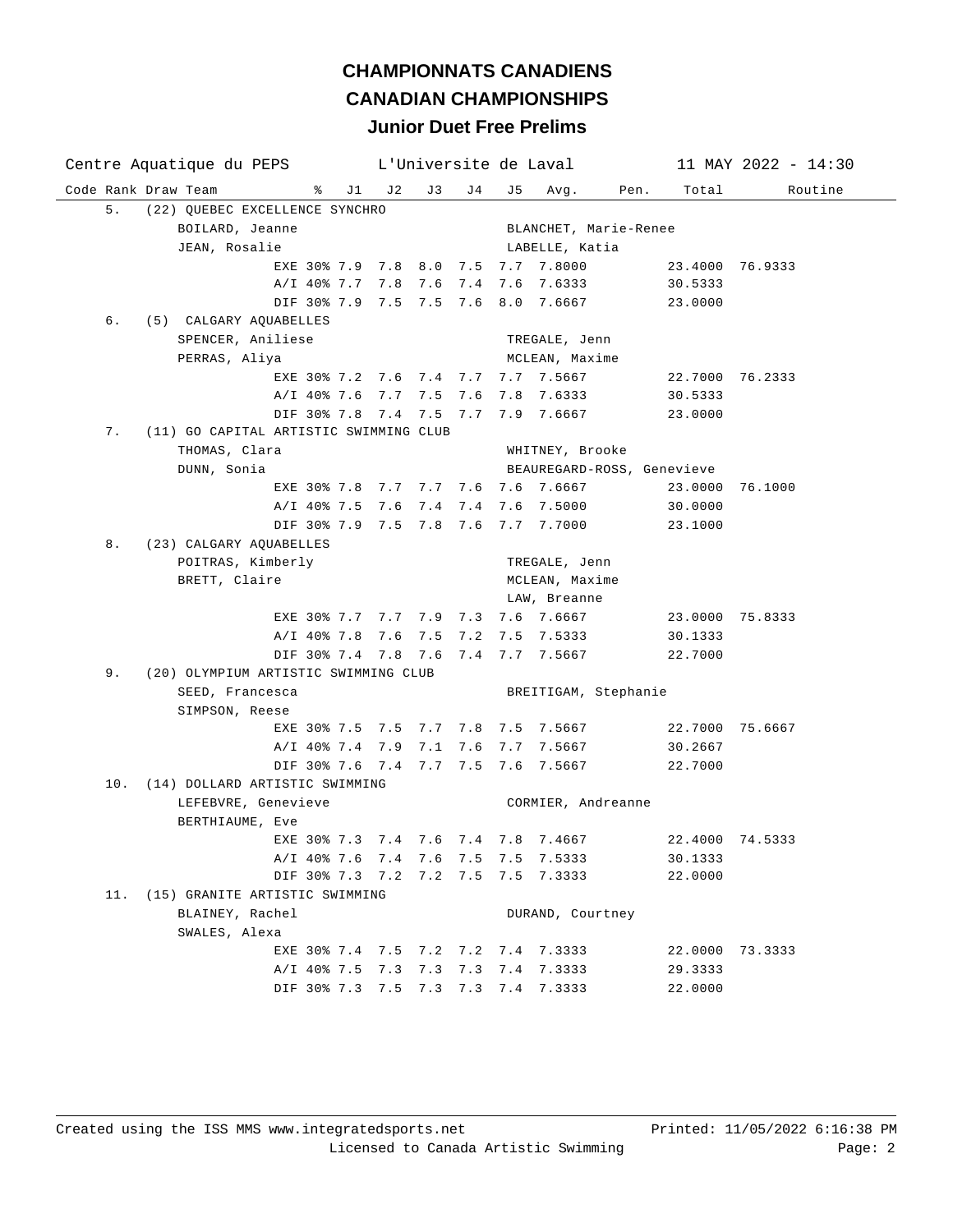| Centre Aquatique du PEPS                               |       | L'Universite de Laval |     |     |                       |                 | $11$ MAY 2022 - 14:30 |
|--------------------------------------------------------|-------|-----------------------|-----|-----|-----------------------|-----------------|-----------------------|
| Code Rank Draw Team<br>ိ                               | J1 J2 | J 3                   | J 4 | J 5 | Avg.<br>Pen.          | Total           | Routine               |
| 12.<br>(13) SASKATOON AQUALENES                        |       |                       |     |     |                       |                 |                       |
| FRIEDT, Jordyn                                         |       |                       |     |     | SCHMITT, Karine       |                 |                       |
| JORGENSEN, Emily                                       |       |                       |     |     | WACHS, Laurie         |                 |                       |
| EXE 30% 7.0 7.0 7.5 7.1 7.3 7.1333                     |       |                       |     |     |                       | 21.4000 71.9000 |                       |
| A/I 40% 7.0 7.3 7.3 7.0 7.3 7.2000                     |       |                       |     |     |                       | 28.8000         |                       |
| DIF 30% 7.1 6.5 7.5 7.3 7.3 7.2333                     |       |                       |     |     |                       | 21.7000         |                       |
| 13. (8) REGINA SYNCHRO                                 |       |                       |     |     |                       |                 |                       |
| LUMBARD, Kaibrie                                       |       |                       |     |     | GOOD, Natalie         |                 |                       |
| CAWKWELL, Bronte                                       |       |                       |     |     |                       |                 |                       |
| EXE 30% 7.1 7.2 7.3 7.0 7.5 7.2000                     |       |                       |     |     |                       | 21.6000 71.4000 |                       |
| A/I 40% 6.9 7.0 7.1 6.8 7.7 7.0000                     |       |                       |     |     |                       | 28.0000         |                       |
| DIF 30% 7.3 7.6 7.1 7.0 7.4 7.2667                     |       |                       |     |     |                       | 21.8000         |                       |
| (27) CLUB AQUATIQUE DE L EST DE MONTREAL<br>14.        |       |                       |     |     |                       |                 |                       |
| YAKOVINA, Julia                                        |       |                       |     |     | PREVOST, Robert       |                 |                       |
| POTVIN-BROUILETTE, Julia                               |       |                       |     |     |                       |                 |                       |
| EXE 30% 6.8 7.2 6.3 7.1 7.0 6.9667                     |       |                       |     |     |                       | 20.9000 71.1667 |                       |
| $A/I$ 40% 7.4 7.2 6.7                                  |       |                       |     |     | 6.9 7.5 7.1667        | 28.6667         |                       |
| DIF 30% 7.2 7.3 7.4 6.9 7.1 7.2000                     |       |                       |     |     |                       | 21.6000         |                       |
| (31) DOLLARD ARTISTIC SWIMMING<br>15.                  |       |                       |     |     |                       |                 |                       |
| CABEDO, Carlota                                        |       |                       |     |     | CORMIER, Andreanne    |                 |                       |
| BENTLER, Elodie<br>EXE 30% 6.6 7.3 7.1 7.0 6.9 7.0000  |       |                       |     |     | POLLOCK, Catherine    | 21.0000 70.6000 |                       |
| A/I 40% 7.1 7.3 7.2                                    |       |                       |     |     | 7.0 6.8 7.1000        | 28.4000         |                       |
| DIF 30% 6.9 7.0 7.0 7.2 7.2 7.0667                     |       |                       |     |     |                       | 21.2000         |                       |
| 16. (6) PERFORMANCE SYNCHRO                            |       |                       |     |     |                       |                 |                       |
| LAVOIE, Jade                                           |       |                       |     |     | CAYOUETTE, Laurence   |                 |                       |
| SOUCY, Camille                                         |       |                       |     |     | MOKAS, Helen          |                 |                       |
| EXE 30% 6.8 7.3 6.9                                    |       |                       |     |     | $6.9$ $7.0$ $6.9333$  | 20.8000 70.2000 |                       |
| A/I 40% 7.2 7.2 7.2                                    |       |                       |     |     | 7.1 7.2 7.2000        | 28.8000         |                       |
| DIF 30% 6.7 6.8 7.0                                    |       |                       | 7.4 |     | 6.8 6.8667            | 20.6000         |                       |
| (17) EDMONTON AURORA SYNCHRONIZED SWIMMING CLUB<br>17. |       |                       |     |     |                       |                 |                       |
| MOORE, Liz                                             |       |                       |     |     | KEENAN, Vanessa       |                 |                       |
| PURVIS, Keltie                                         |       |                       |     |     |                       |                 |                       |
| EXE 30% 6.6 6.8 7.0                                    |       |                       |     |     | $6.6$ $7.1$ $6.8000$  | 20.4000 68.5333 |                       |
| A/I 40% 6.6 7.1 7.2 6.6 7.1 6.9333                     |       |                       |     |     |                       | 27.7333         |                       |
| DIF 30% 6.6 6.8 6.8 6.8 6.9 6.8000                     |       |                       |     |     |                       | 20.4000         |                       |
| 18. (4) QUEBEC EXCELLENCE SYNCHRO                      |       |                       |     |     |                       |                 |                       |
| WEBSTER, Jennyfer                                      |       |                       |     |     | MORNEAU, Marie-Helene |                 |                       |
| CYR, Charlotte                                         |       |                       |     |     | DA COSTA, Samantha    |                 |                       |
| EXE 30% 7.3 6.7 6.8                                    |       |                       | 6.8 |     | 6.6 6.7667            | 20.3000 68.1667 |                       |
| $A/I$ 40% 6.8 6.8 6.9                                  |       |                       | 6.7 | 6.7 | 6.7667                | 27.0667         |                       |
| DIF 30% 7.0 7.1 6.5                                    |       |                       | 6.8 |     | 7.0 6.9333            | 20.8000         |                       |
| [VT] 19.<br>(12) KAMLOOPS SUNRAYS                      |       |                       |     |     |                       |                 |                       |
| LIEBE, Kate                                            |       |                       |     |     | FLADMARK, Disa        |                 |                       |
| CURTIS, Nadia                                          |       |                       |     |     |                       |                 |                       |
| EXE 30% 6.4 6.8 6.6                                    |       |                       | 7.0 |     | 6.7 6.7000            | 20.1000         | 67.8667               |
| $A/I$ 40% 6.5 6.9                                      |       | 7.0                   | 7.1 | 7.0 | 6.9667                | 27.8667         |                       |
| DIF 30% 6.8                                            | 6.6   | 6.5                   | 6.7 | 6.6 | 6.6333                | 19.9000         |                       |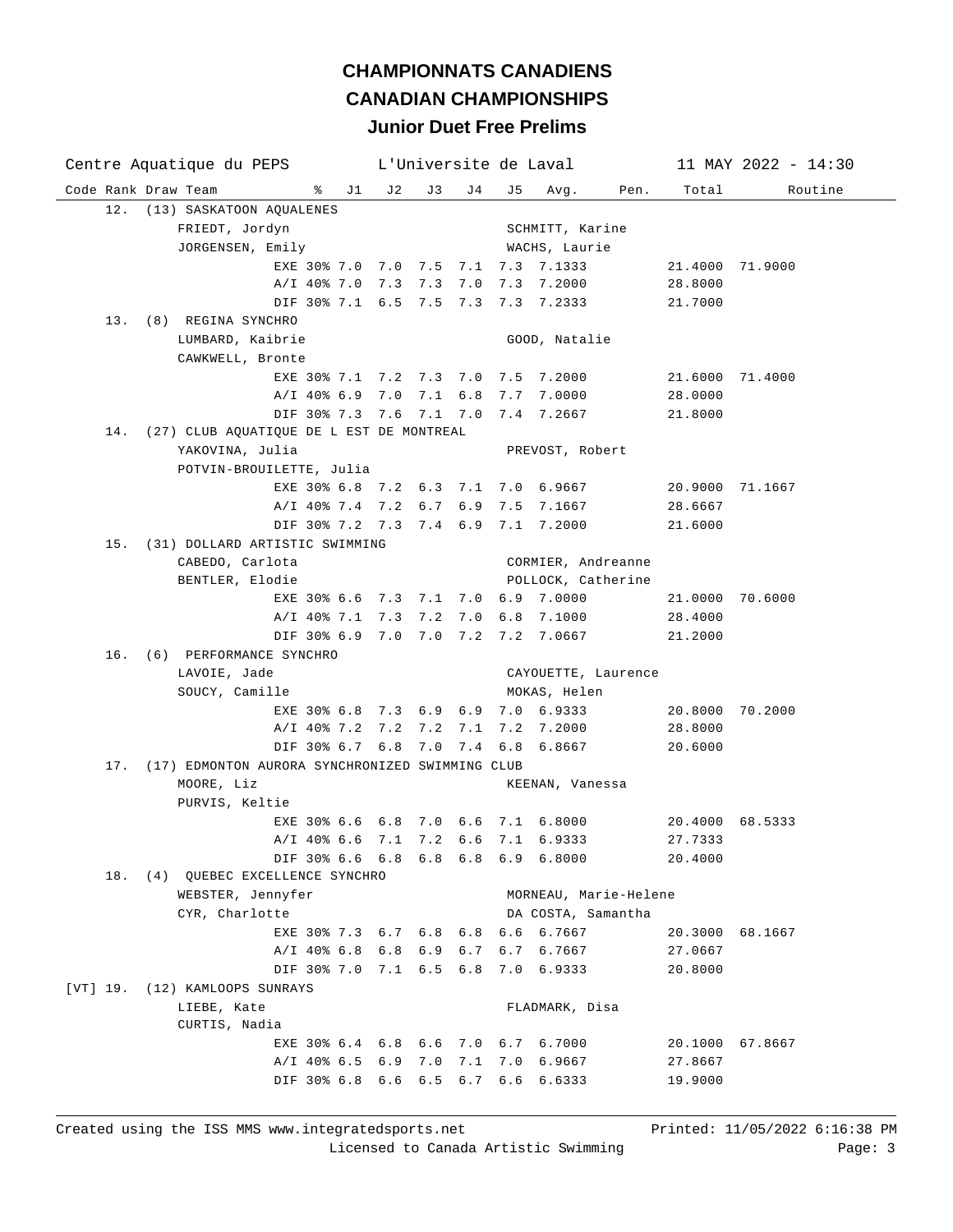| Centre Aquatique du PEPS                | L'Universite de Laval |    |     |     |                      |      |                 | $11$ MAY 2022 - 14:30 |
|-----------------------------------------|-----------------------|----|-----|-----|----------------------|------|-----------------|-----------------------|
| Code Rank Draw Team<br>ႜ                | $J1$ $J2$             | J3 | J 4 | J 5 | Avg.                 | Pen. | Total           | Routine               |
| 20. (10) AQUASOULS ARTISTIC SWIMMING    |                       |    |     |     |                      |      |                 |                       |
| DRISDELLE, Josee                        |                       |    |     |     | BUCHANAN, Genevieve  |      |                 |                       |
| RABBITTE, Evelyne                       |                       |    |     |     |                      |      |                 |                       |
| EXE 30% 6.9 6.7 6.6 6.7 6.9 6.7667      |                       |    |     |     |                      |      | 20.3000 67.2000 |                       |
| A/I 40% 6.5 6.6 6.6 6.9 6.9 6.7000      |                       |    |     |     |                      |      | 26.8000         |                       |
| DIF 30% 6.5 6.7 6.8 6.7 6.7 6.7000      |                       |    |     |     |                      |      | 20.1000         |                       |
| 21. (24) AQUASOULS ARTISTIC SWIMMING    |                       |    |     |     |                      |      |                 |                       |
| MCDONALD-DOIRON, Madison                |                       |    |     |     | BUCHANAN, Genevieve  |      |                 |                       |
| DOIRON, Katelyn                         |                       |    |     |     |                      |      |                 |                       |
| EXE 30% 6.4 6.8 6.5 6.9 6.8 6.7000      |                       |    |     |     |                      |      | 20.1000 67.1667 |                       |
| A/I 40% 6.6 6.7 6.9 6.7 7.0 6.7667      |                       |    |     |     |                      |      | 27.0667         |                       |
| DIF 30% 6.3 6.9 6.9 6.6 6.5 6.6667      |                       |    |     |     |                      |      | 20.0000         |                       |
| 22. (3) NEPTUNE NATATION ARTISTIQUE     |                       |    |     |     |                      |      |                 |                       |
| DUBE, Elisabeth                         |                       |    |     |     | LABELLE, Laurence    |      |                 |                       |
| VITALE, Alexa                           |                       |    |     |     | VASQUEZ, Johana      |      |                 |                       |
|                                         |                       |    |     |     | FRECHETTE, Sylvie    |      |                 |                       |
| [R]ROBERT, Amelie                       |                       |    |     |     |                      |      |                 |                       |
| EXE 30% 6.7 6.5 6.7 6.3 6.8 6.6333      |                       |    |     |     |                      |      | 19.9000 66.5667 |                       |
| A/I 40% 6.7 6.6 6.7 6.5 6.8 6.6667      |                       |    |     |     |                      |      | 26.6667         |                       |
| DIF 30% 6.8 7.0 6.6 6.6 6.6 6.6667      |                       |    |     |     |                      |      | 20.0000         |                       |
| 23. (16) WINNIPEG SYNCHRO               |                       |    |     |     |                      |      |                 |                       |
| MAZUR, Olivia                           |                       |    |     |     | LAND, Jennifer       |      |                 |                       |
| LUND, Holly                             |                       |    |     |     | LAND, Karen          |      |                 |                       |
| EXE 30% 6.3 6.6 6.7 6.5 6.5 6.5333      |                       |    |     |     |                      |      | 19.6000 66.5333 |                       |
| A/I 40% 6.7 6.7 6.8 6.4 7.1 6.7333      |                       |    |     |     |                      |      | 26.9333         |                       |
| DIF 30% 6.8 6.6 6.7 6.7 6.6 6.6667      |                       |    |     |     |                      |      | 20.0000         |                       |
| 24. (30) TORONTO ARTISTIC SWIMMING CLUB |                       |    |     |     |                      |      |                 |                       |
| KIRBY, Claire                           |                       |    |     |     | HOEY, Danielle       |      |                 |                       |
| BROWN, Chloe                            |                       |    |     |     |                      |      |                 |                       |
| EXE 30% 6.7 6.4 7.0 6.6 6.7 6.6667      |                       |    |     |     |                      |      | 20.0000 66.3000 |                       |
| A/I 40% 6.7 6.6 6.7 6.7 7.0 6.7000      |                       |    |     |     |                      |      | 26.8000         |                       |
| DIF 30% 6.4 6.4 7.3 6.7                 |                       |    |     |     | 6.4 6.5000           |      | 19.5000         |                       |
| 25. (7) OLYMPIUM ARTISTIC SWIMMING CLUB |                       |    |     |     |                      |      |                 |                       |
| MORELLI, Kezia                          |                       |    |     |     | BREITIGAM, Stephanie |      |                 |                       |
| SOILIS, Janet                           |                       |    |     |     |                      |      |                 |                       |
| EXE 30% 6.5 6.4 6.3 6.4 6.5             |                       |    |     |     | 6.4333               |      | 19.3000         | 65.8000               |
| A/I 40% 6.3 6.9 6.8 6.4 6.6             |                       |    |     |     | 6.6000               |      | 26.4000         |                       |
| DIF 30% 6.8 6.7 6.4 6.6                 |                       |    |     |     | 7.2 6.7000           |      | 20.1000         |                       |
| 26.<br>(21) THUNDERBAY SYNCHRO          |                       |    |     |     |                      |      |                 |                       |
| WARK, Lily                              |                       |    |     |     | DUNVILLE, Lisa       |      |                 |                       |
| WINN, Chloe                             |                       |    |     |     | JOHNSON, Brianna     |      |                 |                       |
| EXE 30% 6.0 6.5 6.6 6.7 6.4 6.5000      |                       |    |     |     |                      |      | 19.5000 65.7333 |                       |
| A/I 40% 6.2 6.7 6.6 6.6                 |                       |    |     | 7.2 | 6.6333               |      | 26.5333         |                       |
| DIF 30% 7.0 6.7 6.5 6.5 6.4 6.5667      |                       |    |     |     |                      |      | 19.7000         |                       |